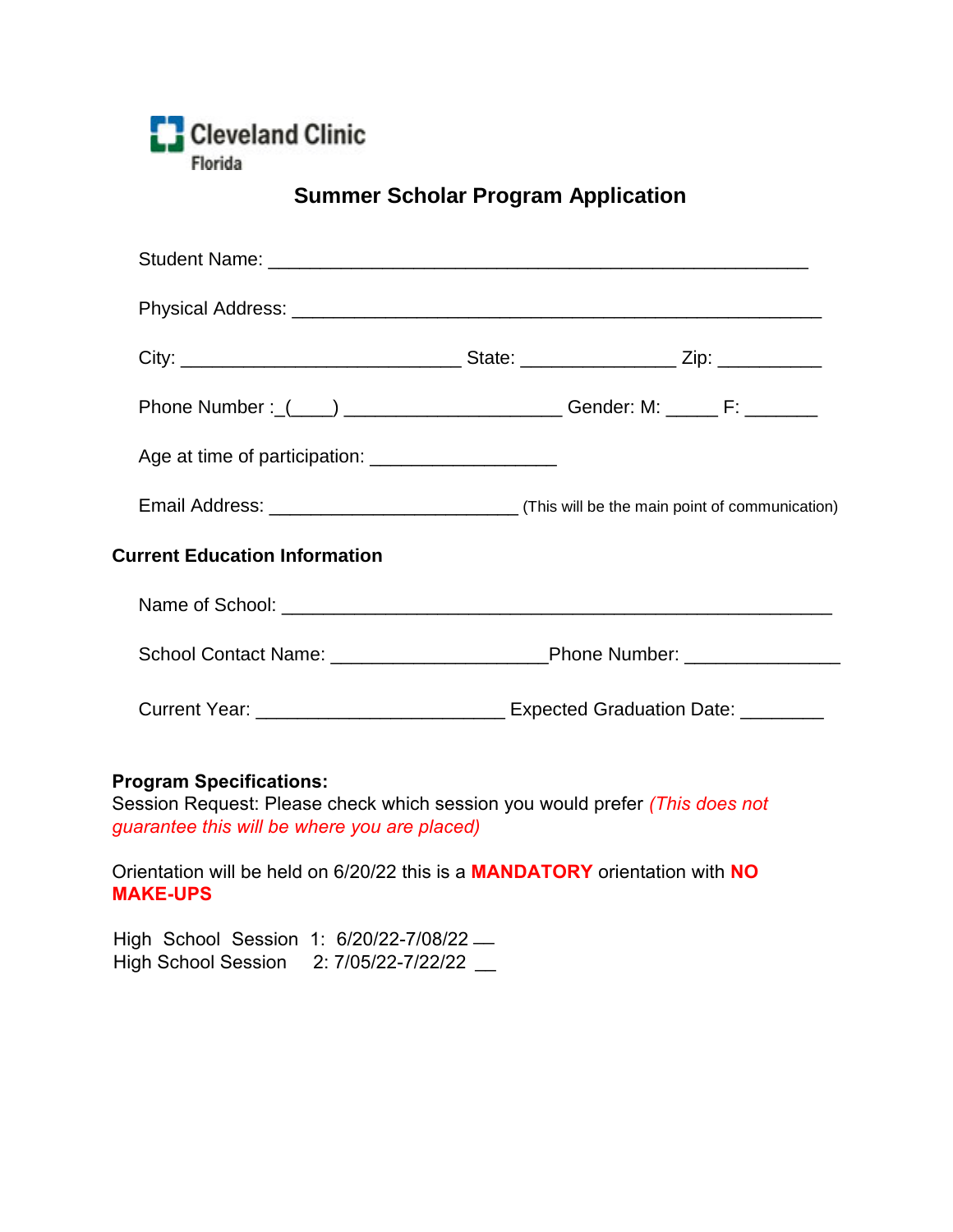Extracurricular Activities- Medically Related:

Extracurricular Activities- Non-Medically Related:

Have you ever been convicted or adjudicated guilty, adjudication withheld, including Nolo Contendere (No Contest) for and offense other than a minor traffic violation?

 $\overline{\phantom{a}}$  , and the contract of the contract of the contract of the contract of the contract of the contract of the contract of the contract of the contract of the contract of the contract of the contract of the contrac

\_\_\_\_\_\_\_\_\_\_\_\_\_\_\_\_\_\_\_\_\_\_\_\_\_\_\_\_\_\_\_\_\_\_\_\_\_\_\_\_\_\_\_\_\_\_\_\_\_\_\_\_\_\_\_\_\_\_\_\_\_\_\_\_\_\_\_\_\_\_\_\_\_\_\_\_\_\_\_\_\_\_\_\_\_ \_\_\_\_\_\_\_\_\_\_\_\_\_\_\_\_\_\_\_\_\_\_\_\_\_\_\_\_\_\_\_\_\_\_\_\_\_\_\_\_\_\_\_\_\_\_\_\_\_\_\_\_\_\_\_\_\_\_\_\_\_\_\_\_\_\_\_\_\_\_\_\_\_\_\_\_\_\_\_\_\_\_\_\_\_

\_\_\_\_\_\_\_\_\_\_\_\_\_\_\_\_\_\_\_\_\_\_\_\_\_\_\_\_\_\_\_\_\_\_\_\_\_\_\_\_\_\_\_\_\_\_\_\_\_\_\_\_\_\_\_\_\_\_\_\_\_\_\_\_\_\_\_\_\_\_\_\_\_\_\_\_\_\_\_\_\_\_\_\_\_ \_\_\_\_\_\_\_\_\_\_\_\_\_\_\_\_\_\_\_\_\_\_\_\_\_\_\_\_\_\_\_\_\_\_\_\_\_\_\_\_\_\_\_\_\_\_\_\_\_\_\_\_\_\_\_\_\_\_\_\_\_\_\_\_\_\_\_\_\_\_\_\_\_\_\_\_\_\_\_\_\_\_\_\_\_

 $\Box$  No  $\Box$  Yes (if yes please explain)

**I certify that I have read and understand all policies regarding the Summer Scholar Acceptance and Onboarding process at Cleveland Clinic Florida. [https://my.clevelandclinic.org/florida/medical-professionals / education/](https://my.clevelandclinic.org/florida/medical-professionals%20/%20education/%20summer-scholar-program)  [summer-scholar-program](https://my.clevelandclinic.org/florida/medical-professionals%20/%20education/%20summer-scholar-program)**

 $\overline{\phantom{a}}$  ,  $\overline{\phantom{a}}$  ,  $\overline{\phantom{a}}$  ,  $\overline{\phantom{a}}$  ,  $\overline{\phantom{a}}$  ,  $\overline{\phantom{a}}$  ,  $\overline{\phantom{a}}$  ,  $\overline{\phantom{a}}$  ,  $\overline{\phantom{a}}$  ,  $\overline{\phantom{a}}$  ,  $\overline{\phantom{a}}$  ,  $\overline{\phantom{a}}$  ,  $\overline{\phantom{a}}$  ,  $\overline{\phantom{a}}$  ,  $\overline{\phantom{a}}$  ,  $\overline{\phantom{a}}$  $\overline{\phantom{a}}$  ,  $\overline{\phantom{a}}$  ,  $\overline{\phantom{a}}$  ,  $\overline{\phantom{a}}$  ,  $\overline{\phantom{a}}$  ,  $\overline{\phantom{a}}$  ,  $\overline{\phantom{a}}$  ,  $\overline{\phantom{a}}$  ,  $\overline{\phantom{a}}$  ,  $\overline{\phantom{a}}$  ,  $\overline{\phantom{a}}$  ,  $\overline{\phantom{a}}$  ,  $\overline{\phantom{a}}$  ,  $\overline{\phantom{a}}$  ,  $\overline{\phantom{a}}$  ,  $\overline{\phantom{a}}$ 

**I certify that by signing this form the information given on this form is true, accurate and complete.**

**Signature of Consent "**The Summer Scholar Program" is a program designed to introduce high school students and college students to the many career options available in the medical field. They will have opportunity to learn about the various disciplines in medicine through a lecture series and clinical rotations. The students will have a chance to ask questions and to explore different work environments.

| <b>Applicant Signature:</b> | Date: |  |
|-----------------------------|-------|--|
|                             |       |  |

| Guardian:                         | <b>Date</b> |
|-----------------------------------|-------------|
| (Required if under the age of 18) |             |